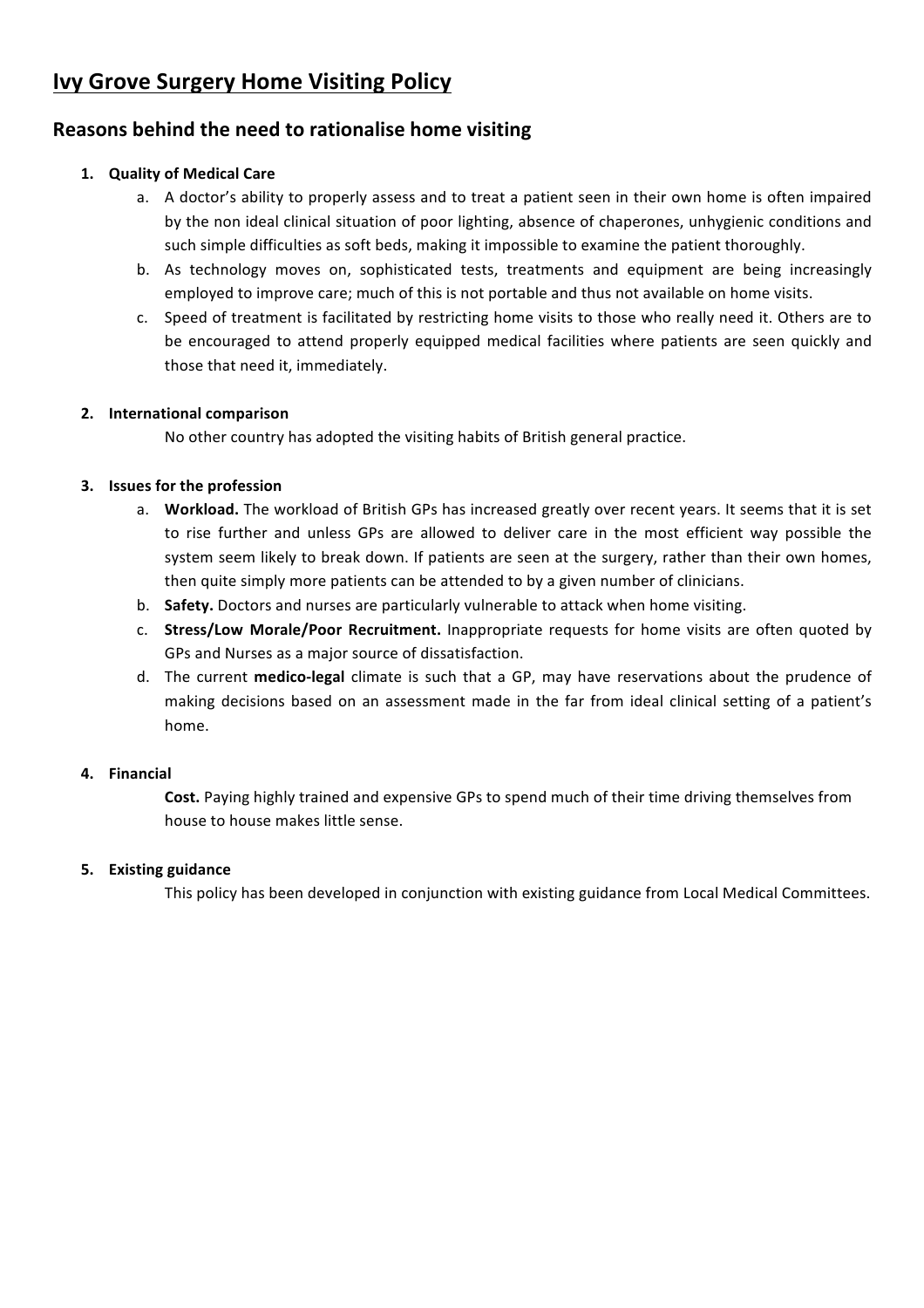## **Principle and Fundamentals upon which Ivy Grove Surgery Visiting Policy is based**

1. **Terms of Service.** The introduction of the new GP Contract in 2004 re-affirmed that it is the doctor's decision whether or not the patient can be reasonably expected to attend the surgery. The GP is only under obligation to visit the patient at any place other than the surgery if it is the doctor's reasonable opinion that it would be inappropriate for the patient to attend the surgery.

It is also very important to emphasise that there is nothing in the Contract that prevents a doctor referring a patient directly to hospital without first seeing them, providing "the medical condition of the patient makes that course of action appropriate".

- 2. General practice has never been, and can never be an emergency service along the lines of the police or ambulance. There is neither the manpower for this, nor the infrastructure to work this way and it would inevitably harm other aspects of our work. It is not appropriate for a doctor to feel compelled to leave a busy pre-booked surgery to attend to a patient at home, who it would seem may be suffering from a serious medical emergency. It is highly likely that the doctor will contribute little to the patient's care above and beyond that offered by the paramedics. Waiting for the doctor to attend may well cause ultimate delay in hospital treatment and in addition to all of this, major disruption to many patients' timetables caused by the doctor leaving his/her surgery patients.
- 3. Throughout the development of this policy, the quality of medical care offered by the GPs and Nurses to **our patients has been of paramount importance.** The emphasis is that clinical effectiveness must take precedence over patient convenience.

## **Examples of Visiting Guidelines**

- **1.** Situations where GP home visiting makes clinical sense and provides the best way to give a medical **opinion:**
	- a. The **terminally ill.**
	- b. The **truly bedbound** patient in whom travel to surgery by car would cause a deterioration in medical condition or unacceptable discomfort.

#### **2.** Situations where visiting is not usually required:

a. Common symptoms of childhood, fevers, cold, cough, earache, headache, diarrhoea/vomiting and most cases of abdominal pain. These patients are almost always well enough to travel by car. The old wives' tale that it is unwise to take a child out with a fever is blatantly untrue. It may well be that these children are not indeed fit to travel by bus, or walk, but car transport is sensible and always available from friends, relatives or taxi firms.

#### It is not a doctors' job to arrange such transport

- b. Adults with common problems of cough, sore throat, "flu", back pain, abdominal pain are also readily transportable by car to the surgery.
- c. Common problems in the elderly, such as poor mobility, joint pain, general malaise would also be best treated by consultation at the surgery. The exception to this would be in the truly bedbound patient.